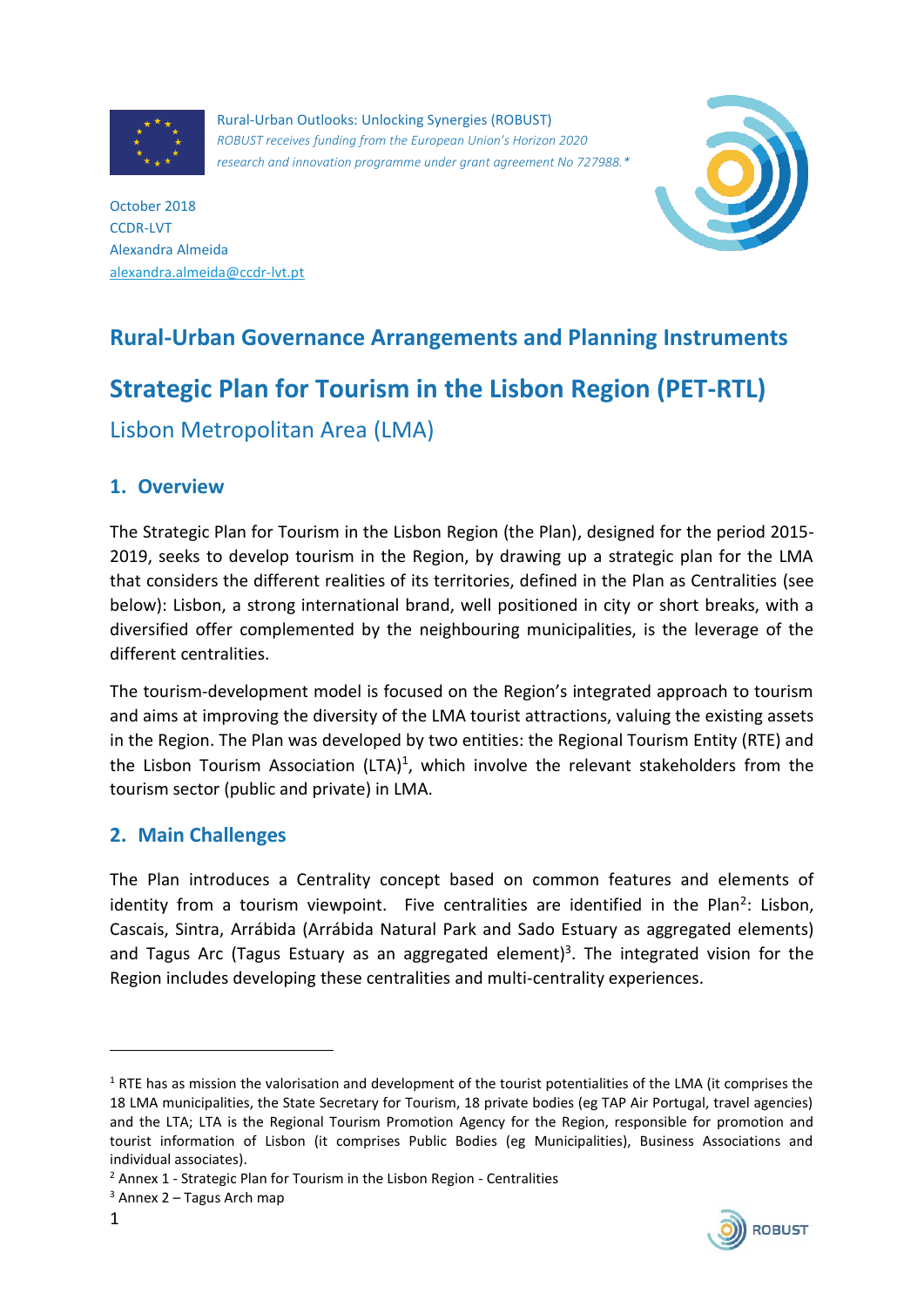The Plan also introduces the concept of "regional experiences", which combines assets from the different centralities and reinforces an integrated vision of the Region. The five centralities together provide a comprehensive vision of the Region and its tourism development. Lisbon region is quite diverse in terms of resources and landscapes. The major urban and suburban areas of Portugal are situated next to rural areas with strong primary sector activities. By approaching LMA as a whole, the Plan is boosting the synergies between urban and rural.

The purpose of this new integrated approach is to increase the contribution of tourism to the economy of the Region. The strategic objective of this new concept is to establish and recognise the Lisbon Region as the best European destination for experiencing diversity. According to the Territorial Model defined in PROT-AML, Mafra (considered as an extension of Lisbon centrality), Arrábida and the Tagus Arc are included in the territorial units considered as rural territories, where agriculture and agroforestry are relevant economic activities. The Regional concept enables Lisbon's current core attractions of short or city breaks to be enhanced, by taking advantage of the Region's diversity.

#### **3. Main Insights**

## 3.1. Insights related to the broad area of "network governance"

The main objective of the project was to elaborate a strategic plan for the Lisbon Region that would involve the different realities, and it was necessary to develop a broad discussion with public and private entities. The strong participation of the entities involved is highlighted in the Plan, which allowed a good understanding of the challenges of the sector and the reflection on the development of future solutions. The management and implementation of the action programmes is the responsibility of RTE and LTA. To complement these tasks was considered useful to set up an Advisory Board, which was responsible for the implementation of the Plan in compliance with the defined strategy and with the municipal strategic plans for tourism.

The success of the Strategic Plan depends on adapting the existent governance models of RTE and LTA, taking into account the current powers and responsibilities, by incorporating inputs and knowledge of the existing local specificity, and cohering with the local municipal tourism development plans.

## 3.2. Insights related to mechanisms of cross-sectoral coordination and cooperation

The territorial integrated approach defined in the Plan is based on a model with multiple centralities, by which implementation is ensured through programs horizontal to the Region and specific by centrality. The concept thus encourages experiences linking attractions found in several centralities.

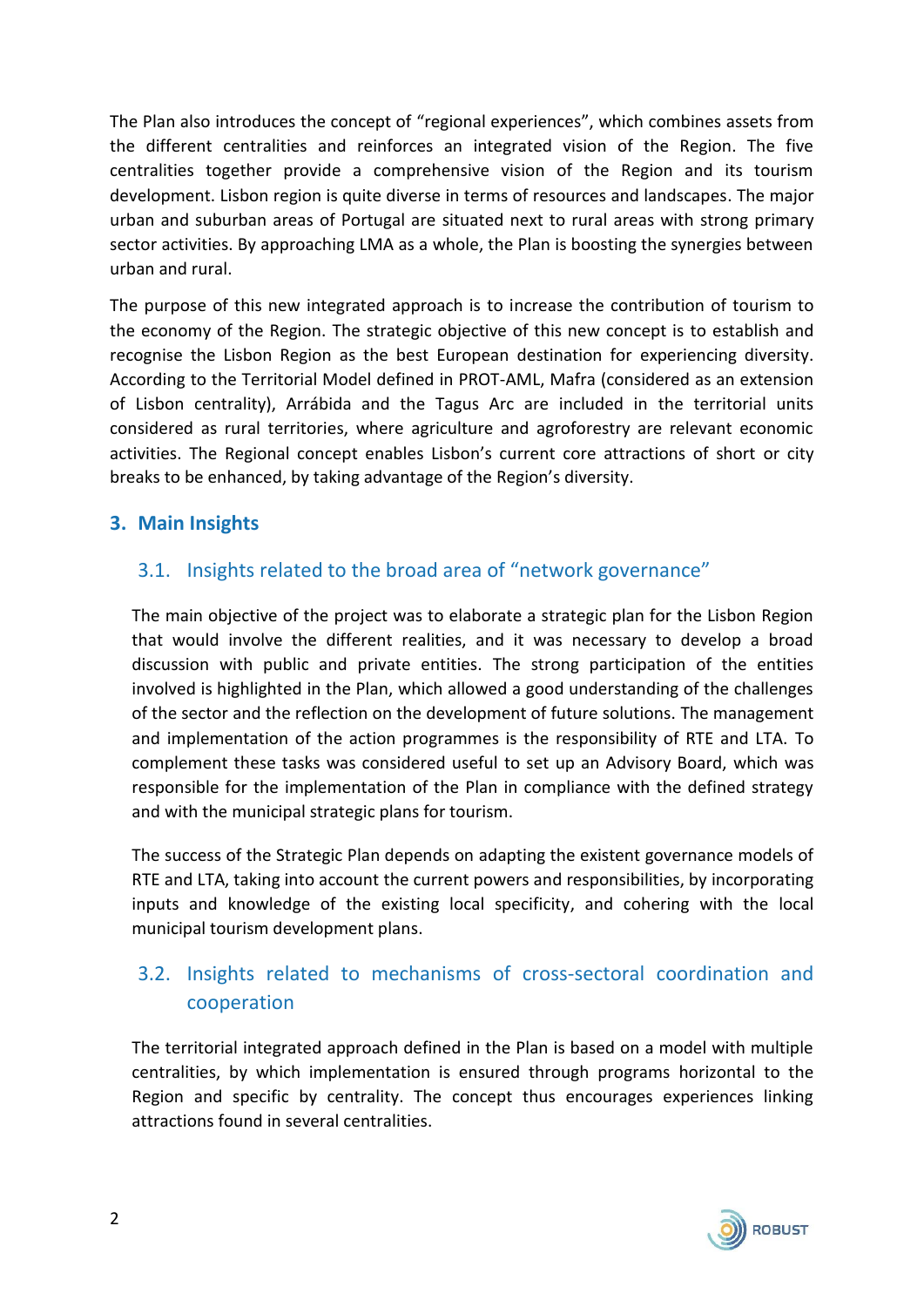Lisbon is the anchor for the region, as a leading international brand with a highly developed range of attractions. The centralities have distinct anchor products, which reinforces their complementarity and diversity. They are important contributors to the region's tourism development, and will benefit from promoting Lisbon as a European destination for diversity.

Concerning rural-urban relations, the elements of identity and key products in the centralities of Arrábida and Tagus Arc highlighted by the Plan, and considered core tourism attractions, are linked to its rural identity: the Arrábida centrality is focused on nature tourism, wine, cheese and gastronomy, and the core elements of the Tagus Arch centrality are nature, water-based and equestrian activities.

## 3.3. Insights related to the role of (actual, potential) social, organizational, institutional innovations

The implementation of the Plan is supported by six strategic programmes that encompass the entire region, and five for the specific development of the centralities. For the Region, the programmes consider the Region as a whole, and its development requires joint action by the various centralities, as well as the development of multi-centrality experiences.

For each centrality, the specific action programmes aim to develop or reinforce the existing offer in the components with the greatest impact in the Region. This implementation model requires involving the relevant actors in the territory, thus ensuring the strategic coherence of the interventions. For that, the governance model established in the Plan includes actors from all the relevant sectors: public bodies (local and national level), private companies and associations.

The implementation of both regional programs and those specific to each centrality is the responsibility of the two organizations who developed the strategic plan: *Associação Turismo de Lisboa* (LTA) and *Entidade Regional de Turismo de Lisboa* (or RTE). The LTA is a private association declared of public interest and is composed of more than 800 members, both public and private. The RTE is a public body, having as their "members" the 12 municipalities integrating Lisbon's Metropolitan Area (or LMA). It's also important to mention that the RTE also includes private sector members on its board (Executive Commission).

These two institutions, especially the LTA, are very familiar with working together with stakeholders, independent of the territory or the sector they're coming from (private or public). It is this experience, or habit, that makes possible to have these kinds of implementation programs where many "interests" concur, and not the opposite. It is not the Plan that determines cooperation; it is the existing cooperation that determines the plan.

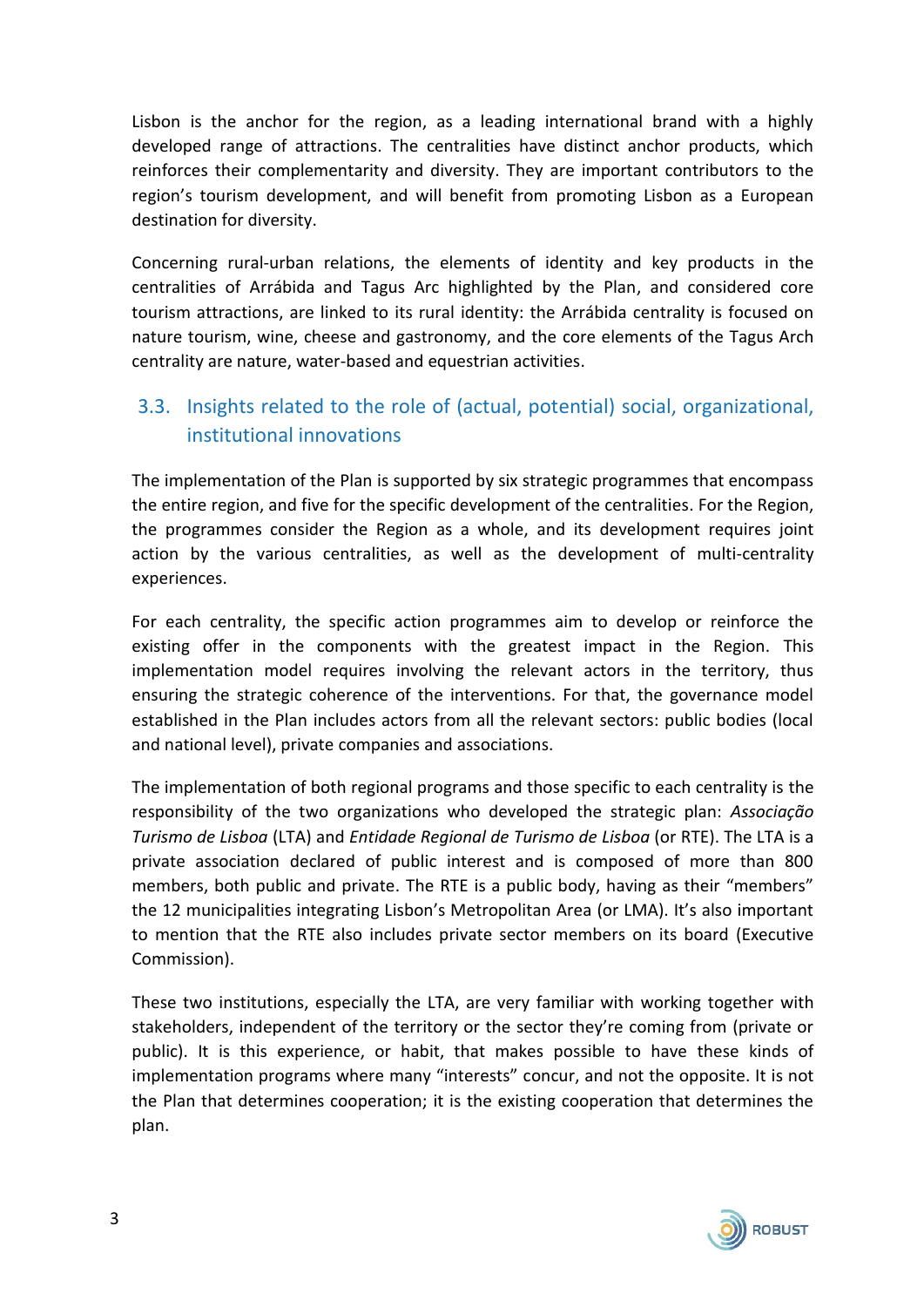When putting implementation programmes into practice, both LTA and RTE, easily call on the expertise (and validation) of the required actors. When more than one centrality is part of the program, municipalities or sectoral associations (e.g., hoteliers or restaurants) are expected to participate, whether directly or represented by others. When a more "precise" intervention is needed (like some "multicentrality experiences", for example) it can happen that we have the contribution of individual private companies and their expertise, as they, in many cases, will be directly benefiting from the implemented solutions. In the programs specific to one centrality, the practices are, more or less, the same.

In terms of validation of the actions taken, it's important to mention that the boards of both institutions are places where the parts of the territory are represented and where both public and private sectors have a seat. This means that decisions taken there have a high level of consensus and commitment. Maybe it is because of this that both institutions didn't find necessary, or even useful, to create separate management bodies or managers for each implementation program, like the plan initially suggested.

## **4. Effectiveness Indicators**

The Plan does not have a monitoring system. Therefore, at the moment, we do not have information about its implementation or the effectiveness of its governance model. However, the Strategic Marketing Plan 2015-2019 defines objectives and indicators to be reached by 2019, considering that the Plan aims to raise the performance of tourism to a new level, by diversifying the product and focusing on the promotion of LMA, thus boosting tourism revenue and increasing the economic contribution of tourism to the Region.

In this way, the Strategic Marketing Plan sets as main goal an overall increase in tourism incomes of 5% per year and the improvement of visitor satisfaction, in particular:

- > Reach 10 M overnight stays in hotels by foreign tourists in the Lisboa Region in 2019;
- ˃ Achieve global hotel revenues of 800M€ in the Lisboa Region in 2019;
- ˃ Improve the quality of services offered to tourists, in particular:
	- Improve visitor satisfaction by 2% by 2019;
	- Increase awareness of "Lisboa" brand in priority source markets.

Foreign overnights and global revenues are statistics from INE<sup>4</sup>, collected by this institute on a monthly basis. Both goals were already achieved in 2016 (2017 figures are €11.2 M and €1,067 M, respectively) All figures can be seen at [http://travelbi.turismodeportugal.pt/pt](http://travelbi.turismodeportugal.pt/pt-pt/Paginas/HomePage.aspx)[pt/Paginas/HomePage.aspx.](http://travelbi.turismodeportugal.pt/pt-pt/Paginas/HomePage.aspx)



**.** 

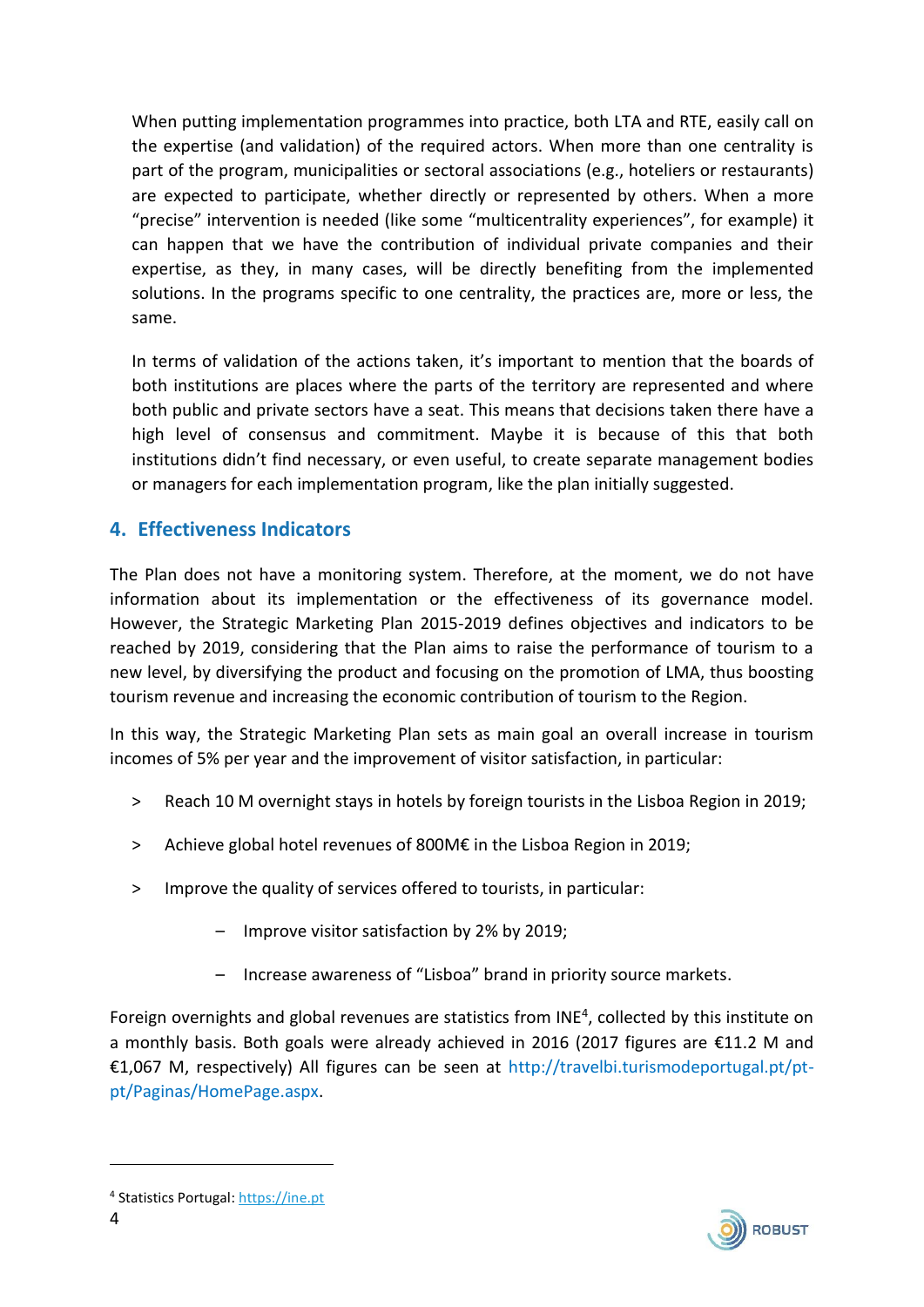Visitor satisfaction is measured annually, by the means of a survey to foreign visitors conducted by LTA (3,000 interviews per year). Interviewees are asked to evaluate their general satisfaction with the visit to LMA on a 1-to-10 scale. The goal for 2019 is that 42% of the total answers will be above seven.

Concerning awareness of Lisbon as a brand, this evaluation will be done by comparing two studies – one done in 2013 and the other currently being done (2018). In these studies, (which are carried out by an informal group of European Cities: Amsterdam, Barcelona, Berlin, Copenhagen, Gothenburg, Lisbon, London, Munich, Paris, Vienna and Zurich), the image of each city is surveyed among representative samples of residents (and potential travellers) in the other cities (400 interviews per city) following the methodology of an "Image funnel". This methodology applies a set of sequential questions: Do you know the destination "X"? Do you find it attractive to be visited? Are you intending to visit it? Have you ever visited it? Are you intending to return?

The goal is that the percentage of positive answers in 2018 should be higher than in 2013, signifying a rise in awareness.

#### **5. Illustration and further information**

Strategic Plan for Tourism in the Lisbon Region [https://www.visitlisboa.com/sites/default/files/2016-](https://www.visitlisboa.com/sites/default/files/2016-10/2015_19_Plano%20Estrat%C3%A9gico_0.pdf) [10/2015\\_19\\_Plano%20Estrat%C3%A9gico\\_0.pdf](https://www.visitlisboa.com/sites/default/files/2016-10/2015_19_Plano%20Estrat%C3%A9gico_0.pdf) <https://www.visitlisboa.com/about-turismo-de-lisboa> <http://www.ertlisboa.pt/pt/institucional/quem-somos/>



Annex 1 – Strategic Plan for Tourism in the Lisbon Region – Centralities

Source: Strategic Plan for Tourism in the Lisbon Region